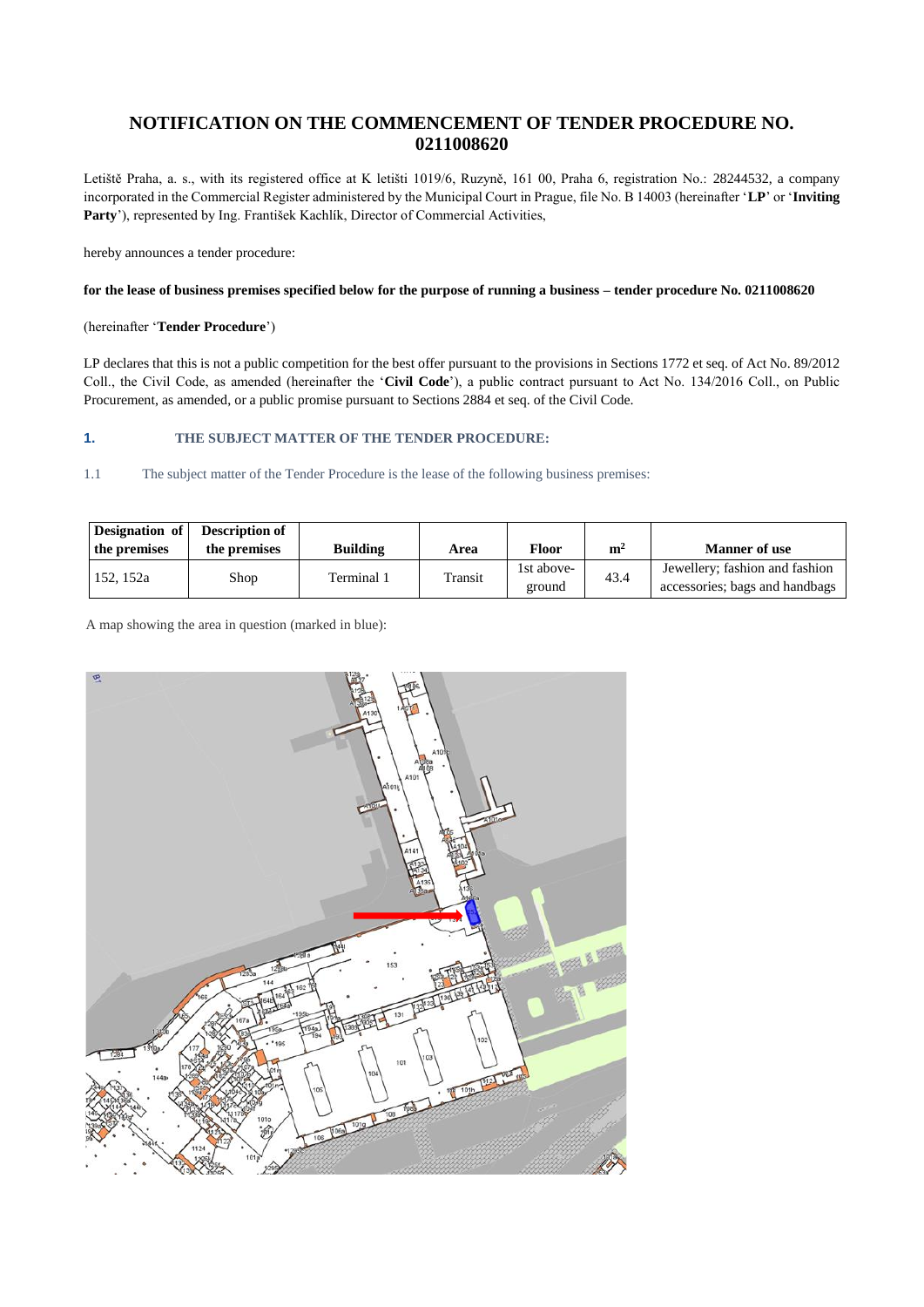1.2 Details, including more detailed specification of the terms and conditions of the lease of the said leased premises, are set out in the complete documentation consisting of this Notification and its Annexes Nos. 1 – 8 (hereinafter '**Complete Documentation**'). The Contract for the Lease of Business Premises and the Provision of Certain Related Services (hereinafter the '**Contract**') will be concluded for an estimated lease period of 2 years starting on 1 April 2022 (hereinafter the '**Lease Term**').

## **2. CONDITIONS OF PARTICIPATION**

2.1 The Contract shall be concluded with the tenderer who meets all qualification criteria specified in Annex No. 7, as well as all other requirements mandated by LP specified below and, at the same time, whose tender is evaluated as the most advantageous or suitable for LP based on the described criteria. For this reason, LP requires that any potential parties interested in concluding the Contract submit the documents, declarations and information specified in Annex No. 3 and Annex No. 7 to this Notification, without whose submission the tenders will not be evaluated, and the tenderer will be excluded from the Tender Procedure unless such tenderer is invited by the Inviting Party to submit the missing information within an alternative time limit.

# **3. OTHER REQUIREMENTS MANDATED BY THE INVITING PARTY:**

- 3.1 The leased premises shall be leased under the binding conditions set out in the Contract which forms part of the Complete Documentation. Each tenderer must accept the conditions set out in this Contract unless the tenderer agrees otherwise with the Inviting Party. Each tenderer shall express their consent to the wording of the Contract by signing the solemn declaration in Annex No. 2 to this Notification. By signing the solemn declaration, the tenderer confirms that they unconditionally agree with the text of the submitted Contract. The tenderer may also propose changes to certain provisions of the Contract within an accompanying document (special proposal). In such case, he/she is obliged to give reasons for such changes in the accompanying document. The Parties shall negotiate on the proposed changes. Within the negotiations on the conclusion of the Contract, pre-contractual liability of LP is excluded, and the provision of Section 1729 of the Civil Code shall not apply.
- 3.2 In addition to the Contract, the winning tenderer will be obliged to conclude another separate Contract on Comprehensive Electricity Supply Services with LP at the price specified in LP's current price list, no later than 5 days after receiving the draft of such contract. The winning tenderer can also conclude another separate contract for the maintenance of the leased premises at the price specified in LP's current price list.
- 3.3 LP is entitled to request, at any time in the course of the Tender Procedure or after the announcement of its results, that any tenderer submit the following documents:

3.3.1 The original or officially certified **copy** of the tenderer's **criminal record**. The criminal record must not be older than 3 months on the day of its submission to LP;

3.3.2 In the case of a tenderer – legal entity, the original or officially certified **copy of the criminal record of all members of the statutory body**, heads of the organisational unit / heads of the branch office of the foreign legal entity, the representative authorised by the statutory body or other persons authorised to act on behalf of the legal entity on the basis of a power of attorney;

3.3.3 The original or officially certified **copy of the extract from the Czech Commercial Register**. The extract from the Commercial Register must not be older than 3 months on the day of its submission to LP. If the tenderer is not registered in the Commercial Register, they shall submit an extract from another public register or records in which they are registered, e.g. an extract from the Czech Trade Register;

3.3.4 The original or officially certified **copy of the extract from the Czech Trade Register**. The extract from the Trade Register must not be older than 3 months on the day of its submission to LP. If the tenderer is not registered in the Trade Register, they shall submit an extract from another public register or another document proving the tenderer's authorisation to perform business activities in accordance with the manner of use of the premises in question in Art. 1.1 hereof;

3.3.5 Any other document requested by the Inviting Party and necessary for the purposes of the Tender Procedure or the Contract, such as a franchise agreement between the tenderer and the franchise provider for the sale of goods/services of the respective brand that the tenderer intends to sell in the business premises competed for in this Tender Procedure.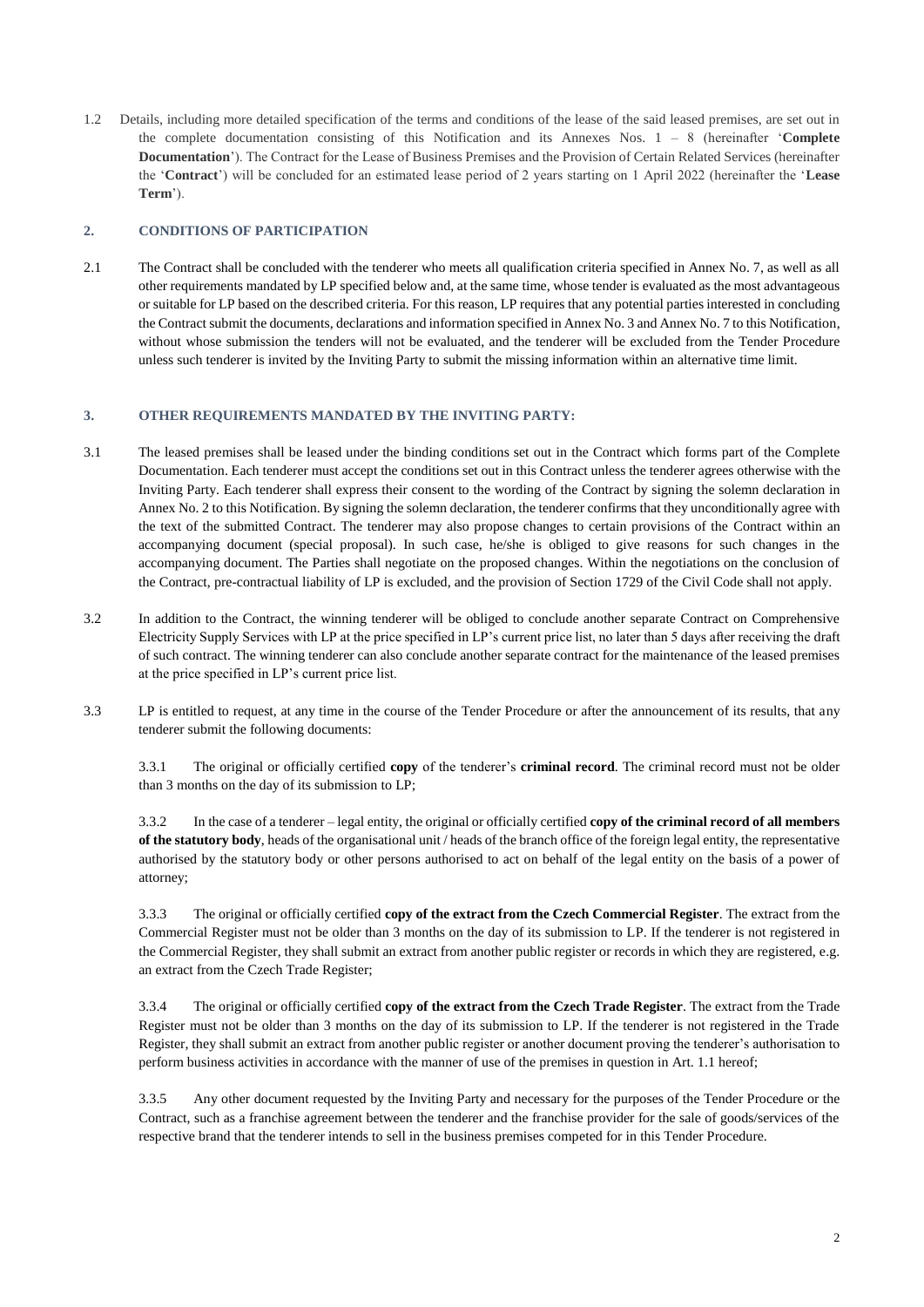- 3.4 The approached tenderer is obliged to submit any and all documents additionally requested by the Inviting Party to LP within 10 working days from delivery of the LP's request for their submission.
- 3.5 If the tenderer fails to submit the requested documents within the said time limit, the Inviting Party shall be entitled to exclude such tenderer from the Tender Procedure; if the results of the Tender Procedure have already been announced, LP is entitled to change the results with regard to the exclusion of the tenderer – to select the tenderer ranked next in the order.
- 3.6 By submitting a tender, each tenderer participating in the Tender Procedure agrees with the terms and conditions of the Tender Procedure specified in the Complete Documentation and undertakes to comply with these terms and conditions.
- 3.7 LP reserves the right to decide at any time (even after the announcement of the results of the Tender Procedure) that:
	- 3.7.1 no tender will be selected; or
	- 3.7.2 the conditions of the Tender Procedure will be changed; or
	- 3.7.3 the whole Tender Procedure will be cancelled.
- 3.8 If any fact referred to in Art. 3.7, Par. 3.7.1 to 3.7.3 above occurs, the tenderer participating in the Tender Procedure agrees that LP's obligation to compensate the tenderer for any damage incurred by the tenderer as a result of or in connection with any fact referred to in Art. 3.7, Par. 3.7.1 to 3.7.3 is excluded to the maximum extent permitted by the applicable legal regulations; the pre-contractual liability of LP is also excluded and the provision of Section 1729 of the Civil Code shall not apply. LP's obligation to compensate the tenderer for damage caused by LP to the tenderer intentionally or due to gross negligence and any other obligation of LP to compensate for damage that cannot be excluded or limited under the applicable legal regulations shall not be excluded or limited.

#### **4. CRITERIA FOR EVALUATION OF TENDERS AND THEIR WEIGHT:**

4.1 **Qualification Criteria** – the tenderer and their tender must meet the criteria stipulated in Annex No. 7, and the meeting of these criteria must be documented.

The tenderer shall deliver their tender and all required documents as per Annex No. 3 to this Notification.

4.1.1 A failure to meet any of the qualification criteria specified in Annex No. 7 to this Notification and to deliver the documents specified in Annex No. 3 to this Notification, even after an additional invitation from the Inviting Party will result in automatic exclusion of the tenderer.

#### 4.2 **Financial criteria – The weight of the financial criteria is 60%**

4.2.1 In the tender for the Lease Term (in filled-in Annex No. 6 to this Notification), the tenderer shall offer the rent for the leased premises as follows:

> The tenderer shall offer a rate of the Rent from Turnover (hereinafter '**NO**') (Rent from Turnover expressed as the percentage of the sales in the rented premises, see the definition of 'Turnover' in Art. 1, Par. 1.1, point 1.1.8 of the Business Terms and Conditions – Annex No. 4 to the Contract) for each passenger range; where the minimum rate offered is defined for each range by a minimum percentage required from the tenderer by the Inviting Party. The passenger range is equivalent to the number of checked-in passengers arriving at and departing from Terminal 1 per month. The Inviting Party is obliged to inform the tenderer who has won the Tender Procedure of this number on a monthly basis in accordance with the conditions set out in Annex No. 4 to this Notification – the Contract. The tenderer is obliged to offer a rate for each range, and the rate offered must not be lower than the minimum turnover rate set by the Inviting Party for each given range.

- 4.2.2 Each tenderer is obliged to offer the NO rate at least in the amount specified in Annex No. 6 hereto. Tenders containing lower amounts and/or lower rates than those specified in Annex No. 6 shall not be evaluated.
- 4.2.3 The tenders will be evaluated based on their economic advantageousness according to the following financial evaluation criterion: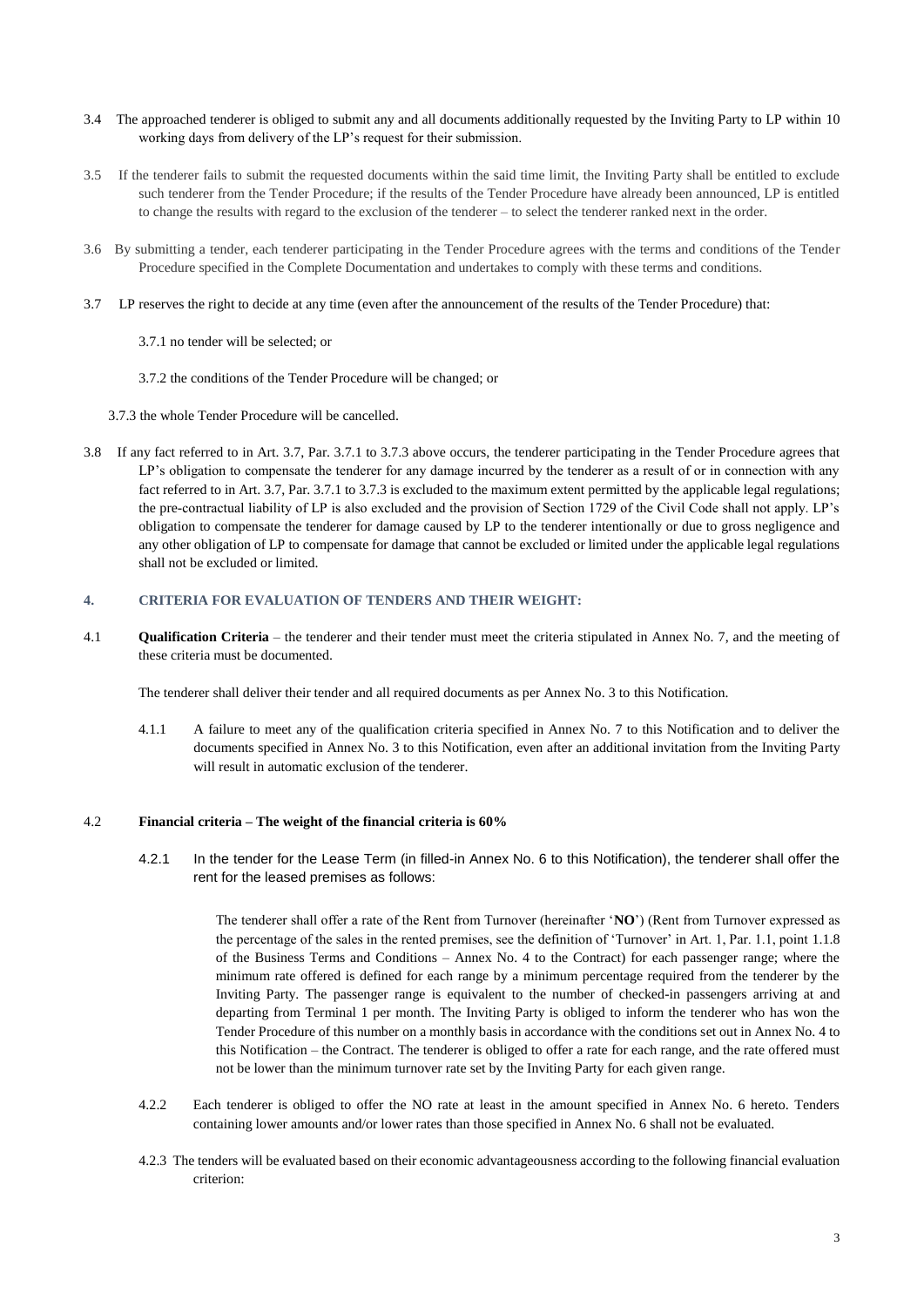### **WEIGHTED ON RATE**

The weighted NO rate will be evaluated which is calculated as the weighted average of rates from all ranges, where the weight for each range is determined by the Inviting Party, and the subsequent calculation of the points for the financial criterion will be executed as follows:

WEIGHTED NO RATE: criterion value / value of the highest criterion offered x  $60\%$  x  $100$  = the number of points for the financial criterion

#### 4.3 **Qualitative criteria – The weight of the qualitative criteria is 40%**

 Furthermore, the tenders will be evaluated based on the qualitative criteria. There are 3 individual criteria (A, B, C, as specified in more detail in Annex No. 5 to this Notification). Between 0 and 20 points can be obtained in each individual criterion on the following scale of evaluation:

0 points – quality not meeting the requirements 2 points – insufficient quality 8 points – quality meeting the requirements 18 points – quality beyond expectations 20 points – exceptionally superior quality, well above expectations

The maximum total number of points that can be acquired for all  $3$  criteria = 60

A more detailed method of evaluation within individual criteria A to C is specified in Annex No. 5 to this Notification.

## **Weights of the individual qualitative criteria:**

The weight of the individual qualitative criterion A **is 50% of the qualitative criteria, i.e. 20% of all criteria including the financial criteria.**

The weight of the individual qualitative criterion B **is 40% of the qualitative criteria, i.e. 16% of all criteria including the financial criteria.**

The weight of the individual qualitative criterion C **is 10% of the qualitative criteria, i.e. 4% of all criteria including the financial criteria.**

The calculation of the qualitative criteria points will be done in the following two-step manner:

Step 1 – weighted sum of all points earned for the individual criteria A-C according to the following formula: **number of points for criterion A x 50% plus number of points for criterion B x 40% plus number of points for criterion C x 10%**;

Step 2 – the final calculation of the qualitative criteria points is obtained from the following formula: **number of points from Step 1 / the highest number of points from Step 1 x 100 x 40%**.

- 4.4 The tender with the highest total number of points for all individual financial and qualitative criteria shall be evaluated as the most advantageous one.
- 4.5 The assessment and evaluation of tenders in terms of their completeness, correctness and fulfilment of the qualification criteria and other conditions set for this tender in this Tender Procedure will be performed by the evaluation committee appointed by the Inviting Party.

# **5. CONFIDENTIALITY OBLIGATION, FAMILIARISATION WITH SELECTED SUPPORTING MATERIALS AND DOCUMENTS**

5.1 The Complete Documentation, including additional information and answers to questions (explanation of the procurement documentation), is published on the Inviting Party's profile at: [https://zakazky.prg.aero/](https://zakazky.prg.aero/contract_search.html)...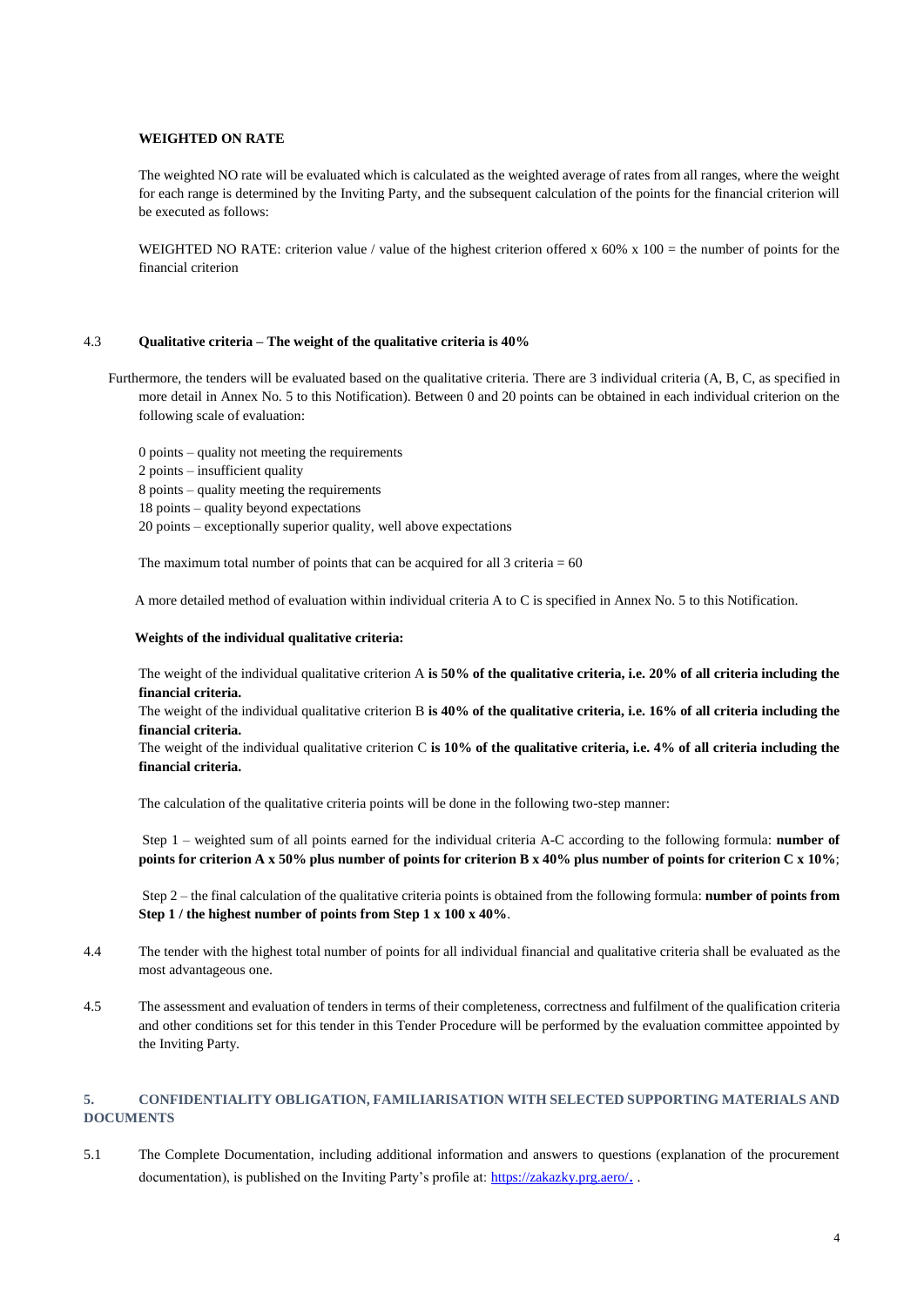- 5.2 The user guide for tenderers is available here[: https://zakazky.prg.aero/manual.html?lang=cs.](https://zakazky.cah.cz/manual.html?lang=cs)
- 5.3 All communication will be conducted in the Czech or English language using electronic means through the E-Zak application located on the Inviting Party's profile a[t https://zakazky.prg.aero/](https://zakazky.prg.aero/contract_search.html) or by means of email messages.
- 5.4 Without the Inviting Party's prior written consent, the tenderer may not publish its tender or information provided in the tender, or disclose it or otherwise provide it to another person (except for persons controlling the tenderer, persons controlled by the tenderer or persons controlled by the same controlling person as the tenderer, or the tenderer's legal, tax, economic or financial advisers bound by the statutory or contractual confidentiality obligation at least in the same extent as the tenderer), from the publication of the Notification until the conclusion of the Contract with the selected tenderer; delivery of the tenderer's tender in accordance with the stipulated conditions of the Tender Procedure does not violate such obligation of the tenderer.
- 5.5 Informative meetings and inspections of the premises shall be arranged by prior agreement in the period between the publication of this Notification and the time of submission of the tender. The contact person for informative meetings is Emmy Brotánková – [emmy.brotankova@prg.aero.](mailto:emmy.brotankova@prg.aero)

#### 5.6 **Inquiries concerning the Tender Procedure:**

- 5.6.1 If more detailed information is needed, the tenderers may contact Ms Emmy Brotánková by sending an email inquiry to [emmy.brotankova@prg.aero](mailto:emmy.brotankova@prg.aero) and [pronajmy@prg.aero](mailto:pronajmy@prg.aero) or by electronic means using the E-Zak application located on the Inviting Party's profile at [https://zakazky.prg.aero/](https://zakazky.prg.aero/contract_search.html). **In case of communication by email, please send inquiries to both email addresses mentioned above.** If a tenderer makes an inquiry by email, the answer to that inquiry shall be provided to all tenderers in this Tender Procedure through the following website [https://zakazky.prg.aero/.](https://zakazky.prg.aero/) We therefore recommend you follow the Inviting Party's profile for the entire duration of the Tender Procedure. In relation to this, we would like to point out that the Inviting Party will not respond to any phone inquiries or inquiries submitted in any form other than those stipulated in this Notification.
- 5.6.2 If you are interested in participating in the Tender Procedure, we strongly recommend you subscribe to the information and updates on the Inviting Party's profile.
- 5.6.3 Please submit your inquiries no later than two (2) working days prior to the expiration of the deadline for the submission of tenders; however, we strongly recommend you send inquiries as soon as possible. Inquiries made after this deadline will not be answered by the Inviting Party.

# **6. DEADLINE FOR THE SUBMISSION OF INDIVIDUAL TENDERS:**

- 6.1 All tenders, which must contain all documents specified in Annex No. 3 List of Requested Documents, must be entered using the E-ZAK application located on the Inviting Party's profile a[t https://zakazky.prg.aero/](https://zakazky.prg.aero/contract_search.html)., by no later than **December 15, 2021 before 11:00 a.m.** local time (CET).
- 6.2 Any tenders entered after this deadline or delivered in a manner other than that specified above shall not be evaluated and the tenderer shall be excluded from the Tender Procedure. It is therefore important that tenderers submit their tenders as specified above.
- 6.3 To submit a tender, prior registration in the E-ZAK application is necessary due to technical reasons. We recommend entering the tender in the application sufficiently in advance so that any potential technical problems can be resolved in time.
- 6.4 All delivered 1st round tenders shall be opened by the Inviting Party without undue delay after the deadline for submission of tenders expires. The E-ZAK application is a certified tool and does not allow tenders to be made available to the Inviting Party before the deadline expires. Opening of 1st round tenders in electronic form is not public.
- 6.5 The tenderer must deliver the 1st round tender **December 15, 2021 before 11:00 a.m.**. (CET) at the latest. A tender that was submitted late or a tender which was not submitted through the E-ZAK application located on the Inviting Party's profile in accordance with this Notification shall be deemed not to have been submitted.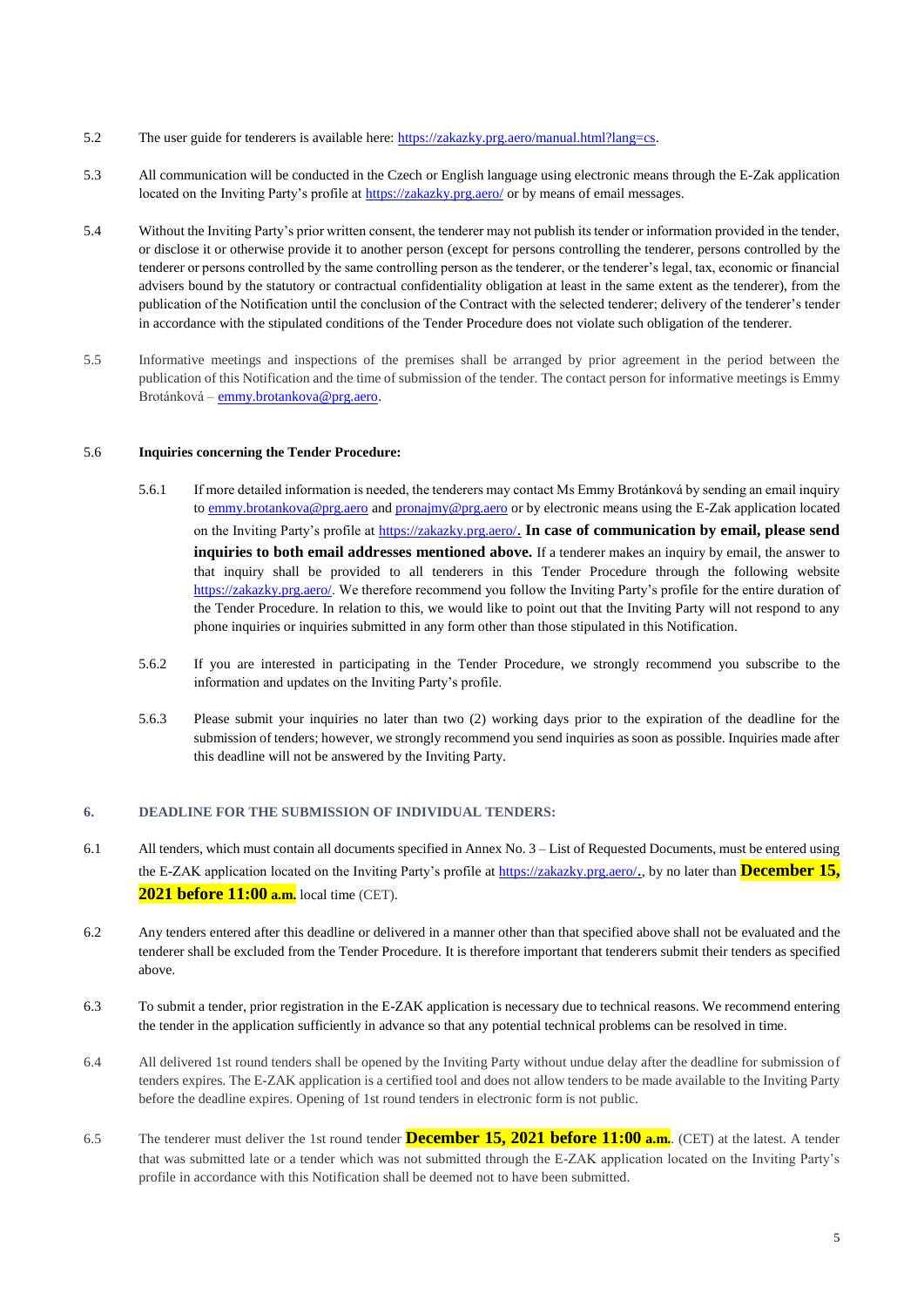### **7. VALIDITY OF TENDER**

7.1 Each tenderer's tender must include a written commitment of the tenderer (the Solemn Declaration template in Annex No. 2 hereto), signed by the authorised person, that the tenderer will be bound by their tender until January 15, 2022.

# **8. RIGHTS OF THE INVITING PARTY**

- 8.1 The Inviting Party reserves the right to change the purpose of use of the leased premises specified in Annex No. 1 to this Notification if necessary.
- 8.2 Tenders shall be assessed and evaluated on the basis of set criteria by the evaluation committee appointed by the Inviting Party.
- 8.3 The Inviting Party reserves the right to negotiate on tenders.
- 8.4 The Inviting Party reserves the right to reject all submitted tenders or to cancel the selection of the tenant at any time without providing reasons. LP points out that the selection of tenants of the leased premises is not subject to Act No. 134/2016 Coll., on Public Procurement, as amended, nor to the relevant provisions of the Civil Code on public competition for the best offer or on public promise.
- 8.5 The Inviting Party reserves the right, in the event that the negotiations with the winning tenderer are terminated for any reason, to start negotiations with the next tenderer in the order, first with the second and then possibly with the third in the order.
- 8.6 Each tenderer submits their tender free of charge and cannot assert any financial or other claims against the Inviting Party in connection with the submitted tenders.
- 8.7 The Inviting Party shall not return the tenders evaluated and shall keep them as proof of the progress of the Tender Procedure.
- 8.8 The tenderer is not entitled to reimbursement of costs incurred in connection with the preparation of their tender.
- 8.9 Each tenderer agrees that the information provided in their tenders may be disclosed to the authorised staff of LP and the external consultants of LP.
- 8.10 The announcement of the results of the Tender Procedure does not mean the Inviting Party's acceptance of the Draft Contract with the winning tenderer. The Inviting Party is entitled to further negotiate with the selected tenderer on the proposed modifications of the Contract. If the Parties do not agree on a change to the Contract, the tenderer is obliged to conclude the Contract with the wording as stated in Annex No. 4 to this Notification.
- 8.11 This announcement has been executed in two language versions, namely in the Czech and English languages. In case of any discrepancies between the Czech and English versions, the Czech version will prevail.